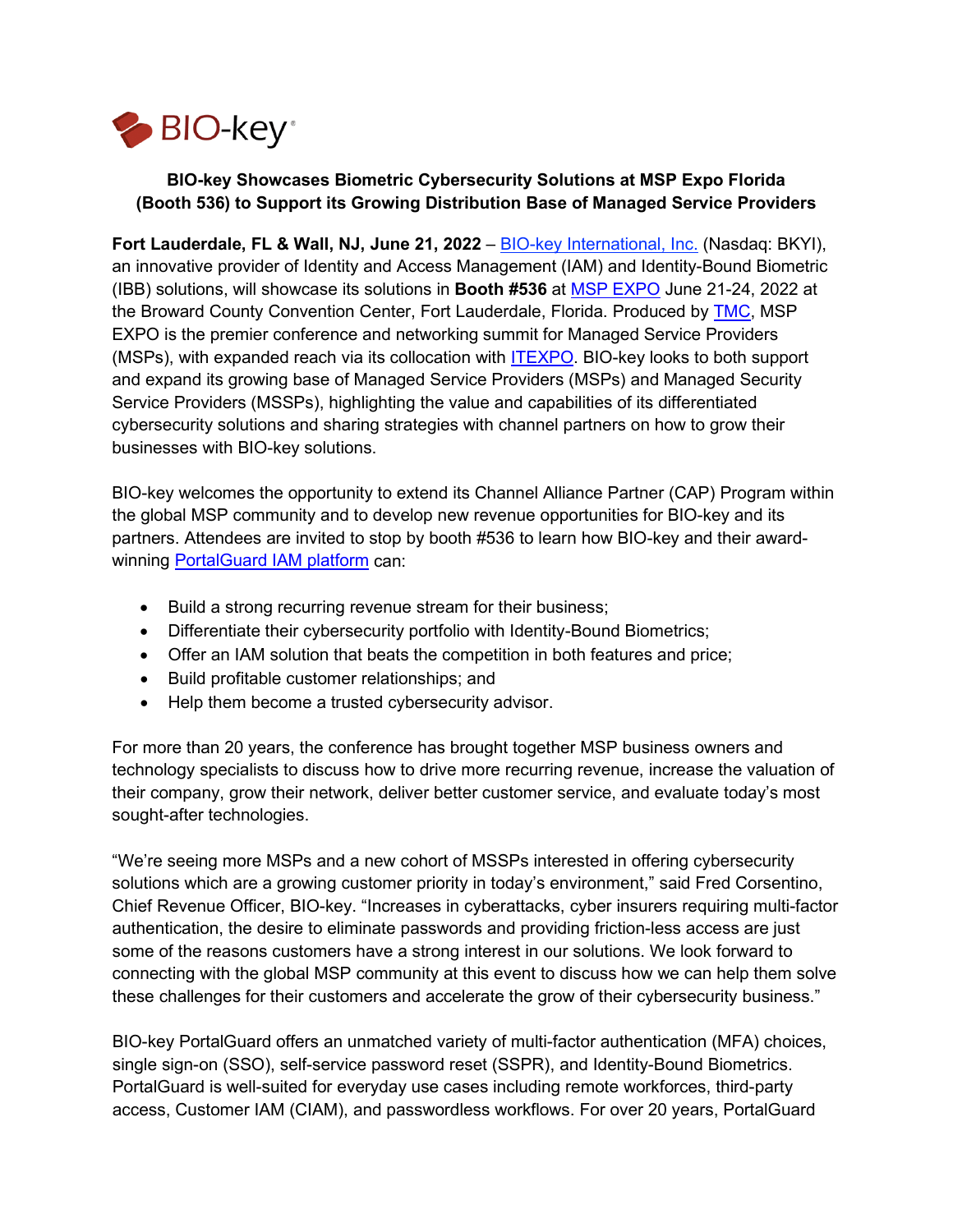has been trusted by customers across education, healthcare, manufacturing, finance, government, and other sectors to reduce password-related help desk calls by up to 95%, eliminate passwords, secure remote access, prevent phishing attacks, meet cyber insurance requirements, and improve productivity for the IT team.

For information about BIO-key and its CAP Program please visit [the company website.](https://www.bio-key.com/partners/) For information about MSP Expo, please [visit the conference website.](http://www.mspexpo.com/)

### **About BIO-key International, Inc.** [\(www.BIO-key.com\)](https://www.bio-key.com/)

BIO-key has over two decades of expertise in providing authentication technology for thousands of organizations and millions of users and is revolutionizing authentication with biometric-centric, multi-factor identity and access management (IAM) solutions, including its PortalGuard IAM solution, that provides convenient and secure access to devices, information, applications, and high-value transactions. BIO-key's patented software and hardware solutions, with industry leading biometric capabilities, enable large-scale on-premises and cloud-based Identity-as-a-Service (IDaaS) solutions, as well as customized enterprise solutions.

#### **About TMC** [\(www.tmcnet.com\)](http://www.tmcnet.com/)

Through education, industry news, live events such as ITEXPO and social influence, global buyers rely on TMC's content-driven marketplaces to make purchase decisions and navigate markets. As a result, leading technology vendors turn to TMC for unparalleled branding, thought leadership and lead generation opportunities. Our [in-person](http://www.tmcnet.com/tmcnet/futureshows.aspx) and [online](http://www.tmcnet.com/webinar/) events deliver unmatched visibility and sales prospects for all participants. Through our custom lead generation programs, we provide clients with an ongoing stream of leads that turn into sales opportunities and build databases. Additionally, we bolster brand reputations with the millions of impressions from display advertising on our news sites and newsletters. Making TMC a 360 degree marketing solution, we offer comprehensive event and road show management services and custom content creation with expertly ghost-crafted blogs, press releases, articles and marketing collateral to help with SEO, branding, and overall marketing efforts. For more information about TMC and to learn how we can help you reach your marketing goals, please visit [www.tmcnet.com](http://www.tmcnet.com/) and follow us on [Facebook,](https://www.facebook.com/tmcnetcom) [LinkedIn](https://www.linkedin.com/groups/3878220/profile) and [Twitter, @tmcnet.](https://twitter.com/tmcnet)

#### **BIO-key Safe Harbor Statement**

All statements contained in this press release other than statements of historical facts are "forward-looking statements" as defined in the Private Securities Litigation Reform Act of 1995 (the "Act"). The words "estimate," "project," "intends," "expects," "anticipates," "believes," and similar expressions are intended to identify forward-looking statements. Such forward-looking statements are made based on management's beliefs, as well as assumptions made by, and information currently available to, management pursuant to the "safe harbor" provisions of the Act. These statements are not guarantees of future performance or events and are subject to risks and uncertainties that may cause actual results to differ materially from those included within or implied by such forward-looking statements. These risks and uncertainties include, without limitation, our history of losses and limited revenue; our ability to raise additional capital; our ability to protect our intellectual property; changes in business conditions; changes in our